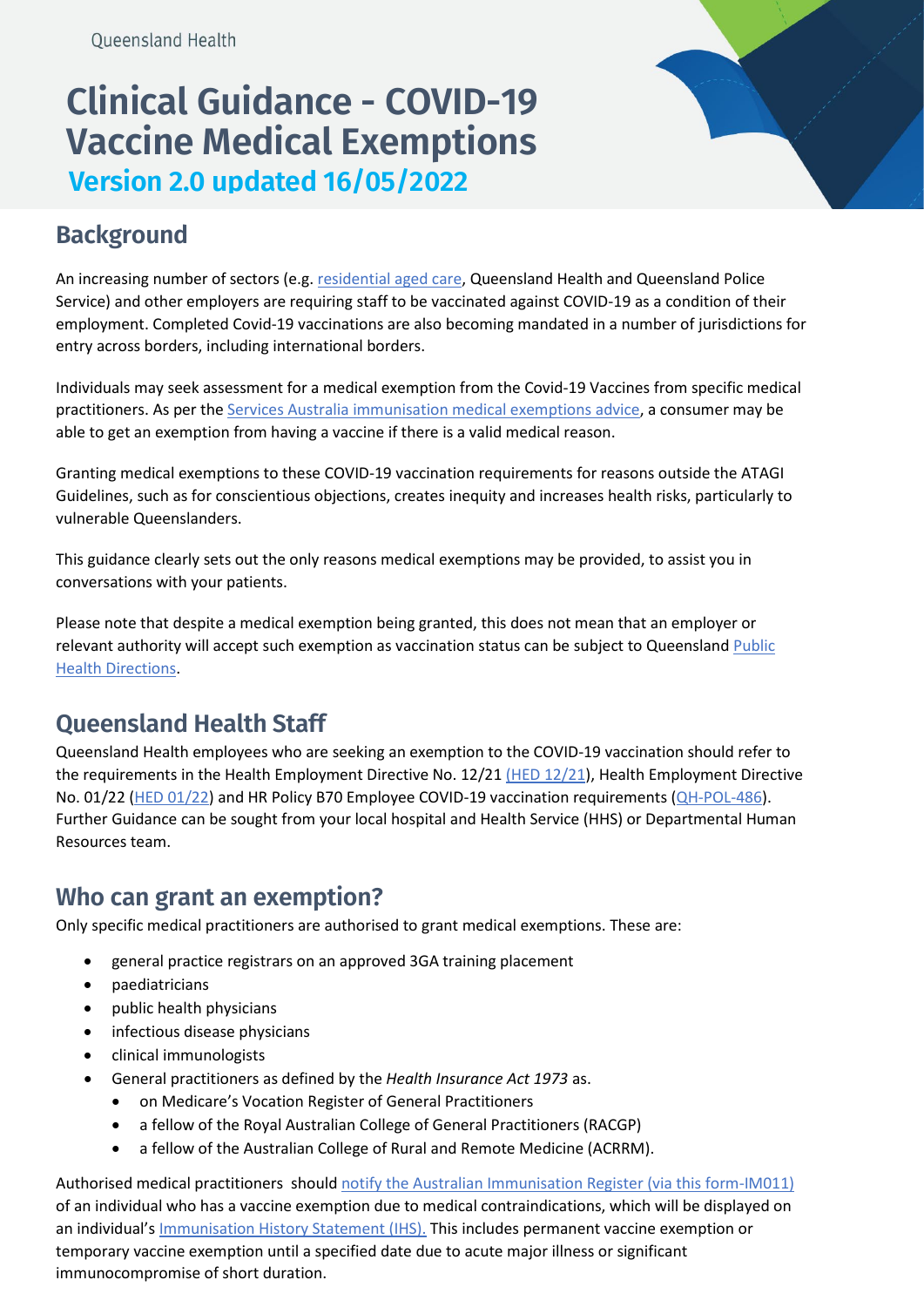### **What is a medical exemption?**

General guidance around medical circumstances which qualify as medical exemptions from immunisation can be found on the [Services Australia webpage.](https://www.servicesaustralia.gov.au/individuals/topics/immunisation-medical-exemptions/40531) This resource also provides guidance on what does not count as a medical exemption.

There are a limited number of medical contraindications to the COVID-19 vaccination outlined in the [Australian Technical Advisory Group on Immunisation \(ATAGI\) Clinical Guidelines on use of COVID-19 Vaccine](https://www.health.gov.au/resources/publications/covid-19-vaccination-atagi-clinical-guidance-on-covid-19-vaccine-in-australia-in-2021)  [in Australia.](https://www.health.gov.au/resources/publications/covid-19-vaccination-atagi-clinical-guidance-on-covid-19-vaccine-in-australia-in-2021)

ATAGI has also provided specifi[c guidance on temporary medical exemptions for COVID-19 vaccines.](https://www.health.gov.au/resources/publications/atagi-expanded-guidance-on-temporary-medical-exemptions-for-covid-19-vaccines)

Further information on contraindications to COVID-19 vaccination can be found at [COVID-19 vaccination](https://www.health.gov.au/initiatives-and-programs/covid-19-vaccines/advice-for-providers/clinical-guidance/contraindications-and-precautions)  [contraindications and precautions.](https://www.health.gov.au/initiatives-and-programs/covid-19-vaccines/advice-for-providers/clinical-guidance/contraindications-and-precautions)

These reactions do not typically include expected local or systemic reactions known to occur within the first few days after vaccination. Attributing a serious adverse event to a previous dose of a COVID-19 vaccine may require discussion with the consumer's GP, local immunisation service or relevant medical specialist. In Queensland, cases of this severity can be referred for further care and assessment to the Queensland Adult [Specialist Immunisation Service \(for consumers aged 16 years](https://metronorth.health.qld.gov.au/refer-your-patient/vaccination-referrals) and over) at the Royal Brisbane & Women's Hospital or the [Queensland Specialist Immunisation Service \(for consumers aged below 16 years\)](https://www.childrens.health.qld.gov.au/service-qsis-info-for-health-professionals/) at the Queensland Children's Hospital. Consumers may also wish to be referred privately if they choose.

Please note that a contraindication to one vaccine does not preclude the consideration and use of another vaccine type. Please refer to the [ATAGI Guidelines on the use of a different COVID-19 vaccine as the second](https://www.health.gov.au/resources/publications/covid-19-vaccination-clinical-advice-on-the-use-of-a-different-covid-19-vaccine-as-the-second-dose)  [dose in special circumstances.](https://www.health.gov.au/resources/publications/covid-19-vaccination-clinical-advice-on-the-use-of-a-different-covid-19-vaccine-as-the-second-dose) A patient must have medical contraindications to all of the COVID-19 vaccines available for use in Australia in order to be exempted from COVID-19 vaccination requirements.

### **Temporary Exemptions**

ATAGI does not recommend that temporary exemptions for longer than 6 months (or 4 months if based on past SARS-CoV-2 infection) should be granted in the first instance. This is so that the illness, treatment plan or clinical situation necessitating a temporary exemption can be reassessed as these are generally time limited indications. Please see the [ATAGI guidance on temporary medical exemptions for Covid-19 Vaccines.](https://www.health.gov.au/resources/publications/atagi-expanded-guidance-on-temporary-medical-exemptions-for-covid-19-vaccines)

#### **Previous SARS-CoV-2 infection**

Past confirmed infection with SARS-CoV-2 is not a contraindication to vaccination, however ATAGI recommends deferring COVID-19 vaccination for 3 months after the onset of acute illness. Current evidence suggests that the risk of SARS-CoV-2 re-infection is low in the 3 months after initial infection, but may increase with time due to waning immunity.

ATAGI does not recommend a specific minimum time to defer vaccination due to monoclonal antibody therapy. However, people are still recommended to follow guidance to defer vaccination for 3 months following infection.

#### **Pregnant Women**

[RANZCOG medical advice](https://ranzcog.edu.au/statements-guidelines/covid-19-statement/covid-19-vaccination-information) recommends the COVID-19 vaccine for women who are pregnant or breastfeeding. The [ATAGI Guidelines](https://www.health.gov.au/resources/publications/covid-19-vaccination-shared-decision-making-guide-for-women-who-are-pregnant-breastfeeding-or-planning-pregnancy) highlight pregnant women as a priority group for vaccination and recommends that either Comirnaty (Pfizer) or Spikevax (Moderna) should be routinely offered to pregnant people at any stage of pregnancy. Given that the COVID-19 vaccine is recommended for pregnant and breastfeeding mothers, they are not recognised as a medical exemption and any requirement to be vaccinated would still apply.